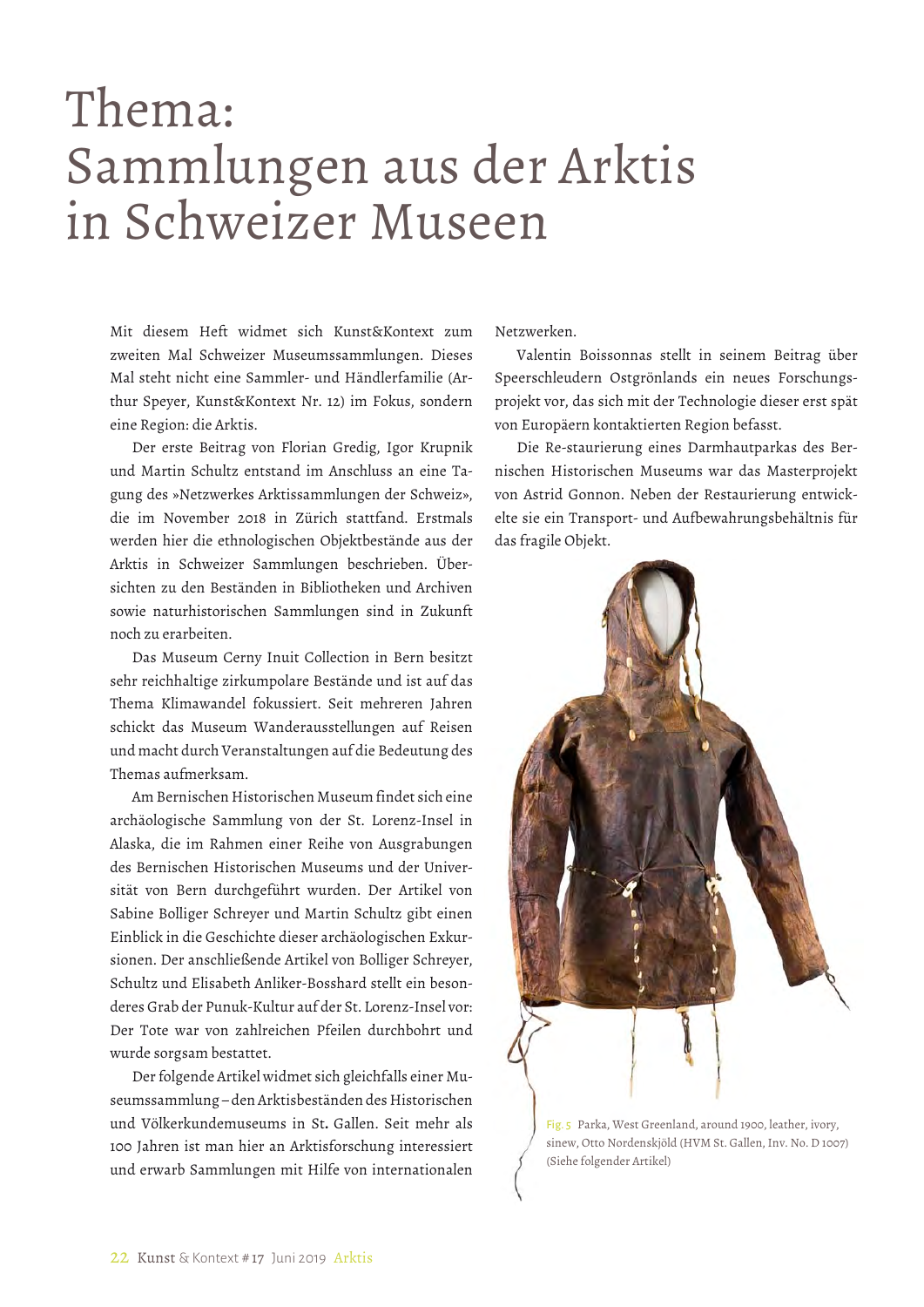# Arctic Riches Revealed in Swiss Museum Ethnographic Collections

A land-locked nation in the heart of Europe, with no Navy or any colonial ambitions throughout its long history, Switzerland is an unlikely candidate for a 'hub' of Arctic ethnographic collecting. Yet, thanks to a long-established tradition of academic learning and many industrious and devoted private citizens, Swiss museums were able to amass a substantial number of ethnographic and archaeological collections from various parts of the Arctic. Only recently did these 'Arctic treasures' receive some public and scholarly attention; this short paper is the first attempt to summarize the ethnographic (and partly archaeological) collections from the North that are housed at many Swiss museums.

Altogether, Switzerland has many hundred museums, large and small – over 500, according to the Swiss Museum Pass network (www.museumspass.ch), more than 750 if one counts all of the institutional members of the Swiss Museums Association (including Liechtenstein), (www.



Fig. 1 Game ball, Alaska Pacific Coast, around 1900, Caribou leather and caribou hair (VKM UZ, Inv. No. 03914)

museums.ch/en/home/vms/) and 150+ museums with individual entries on Wikipedia. (www.en.wikipedia.org/ wiki/List\_of\_museums\_in\_Switzerland) The earliest museums originated in the 1500s and 1600s, primarily from the private and university-based collections of antique books, manuscripts, and curiosities.

Only about a dozen Swiss museums have ethnographic (or archaeological) objects from the Arctic and Subarctic, though some have substantial collections of several hundred objects, such as the Museum der Kulturen Basel (Museum of Cultures Basel), the Bernisches Historisches Museum (Bern Historical Museum) and the Museum Cerny Inuit Collection in Bern, the Nordamerika Native Museum (NONAM) in Zurich and the Völkerkundemuseum der Universität Zürich (Ethnographic Museum at the University of Zurich), Musée d'ethnographie de Genève, and others (see below). The first documented objects from the North at Swiss museums date back to the 1700s (see below), though most were collected during the  $19<sup>th</sup>$ and 20<sup>th</sup> centuries, even in the last decades of the latter. As the following review indicates, Swiss museum institutions continue to collect objects from the polar regions, in both Eurasia and North America, in the 21<sup>st</sup> century. They are also increasingly taking stock of their possessions by making their collections available online, in electronic databases, in printed materials, and, partly, on exhibits. Yet, only few museums feature any northern objects on their public displays, and most of the Swiss public as well as tourists and foreign professionals are mostly unaware of the riches stored behind the scene.

# Network Arctic Collections Switzerland

The only specialized exhibition in recent years that displayed northern objects from several Swiss museums, was called *Aiguuq!* (»Look here!« in Canadian Inuktitut) and was organized in 2008 by the North American Native Museum (NONAM). It was on display for 5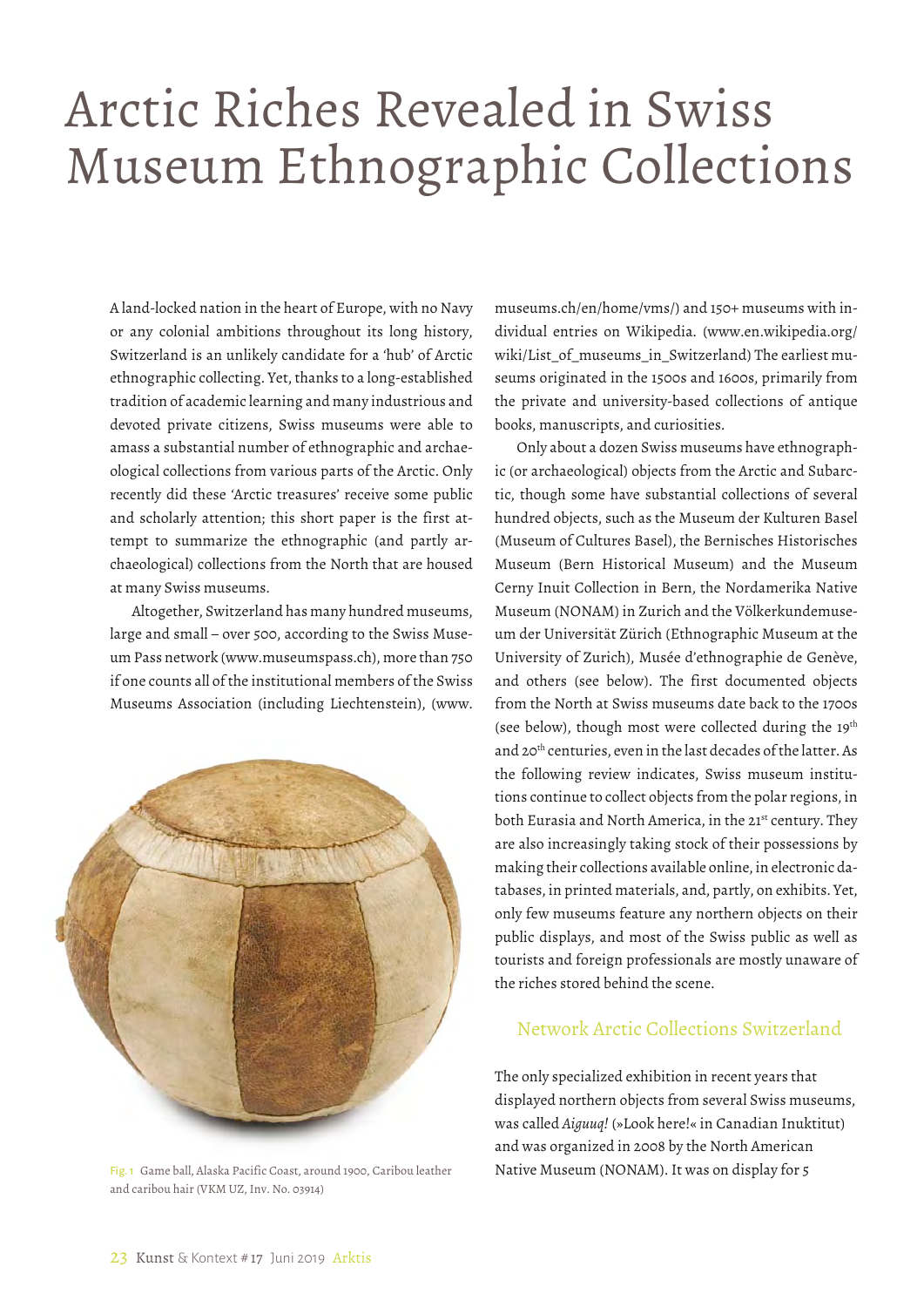months and included about 110 objects (according to its printed catalog – Daenzer, Löb 2008). (Fig. 1)

Nine years later, in November 2017, some 20 museum specialists representing five institutions met at the Historisches und Völkerkundemuseum (Historical and Ethnographic Museum) in St. Gallen and established the Network Arctic Collections Switzerland (NACS, originally called 'Netzwerk Arktis-Sammlungen Schweiz,' NASS) with the aim to facilitate »a comprehensive exchange for people involved in Arctic collections in Switzerland« (Kern 2017). They also held a two-day session with presentations of Arctic collections at individual Swiss museums (St. Gallen, Museum Cerny Inuit Collection, NONAM, Bernisches Historisches Museum, and others) that resumed the collaborative efforts started during the NON-AM exhibit of 2008.

On November 9, 2018, the NASS team held its second annual meeting at the Völkerkundemuseum in Zurich (with an evening visit and reception at NONAM). Though the number of attendees increased but slightly, the spectrum of participating institutions and people (museum workers, agency representatives, private collectors) was far more diverse. The list of speakers also included two foreign museum professionals, Igor Krupnik (National Museum of Natural History, Smithsonian Institution) and Martin Schultz (Statens museer för världskultur, Stockholm, Sweden), who presented overviews of Arctic collections at their respective museums. Schultz also pointed to important historical links between the collections held in Switzerland and Sweden. Two additional Swiss museums were also featured in the presentations – the Völkerkundemuseum in Zurich and Musée d'ethnographie de Neuchâtel, both with substantial northern holdings (see below).

A new issue raised at the meeting following Igor Krupnik's presentation was the online accessibility of ethnographic objects at the Swiss museums – to fellow museum researchers, online visitors, and, specifically, to Indigenous people from the object's 'home areas.' Whereas each modern museum now has an internal electronic collection database, Swiss institutions differ greatly in the ways they offer their collections to online researchers. There is neither a shared policy nor a common online database (like in Iceland or in Sweden) that allows external visitors to search collections on the Internet. The issue of accessibility is becoming ever more urgent with the growing demand by Arctic indigenous people for cultural resources from their areas often held in distant countries.

Another factor is the ongoing effort to produce an international 'guide' for the Arctic ethnographic collections at world's major museums that can be accessed online (Krupnik and Parlato 2017; Krupnik 2018). The following summaries of individual museum holdings may be viewed as a preparatory work for the future Swiss museum 'entries' in that eventual online guide. For this paper, we selected not only those museums with the most significant collections (generally over 500 objects and historical photographs/drawings/artworks), with data on their ethnic and area distribution and online accessibility, but also smaller collections with sometimes barely any data. Following the criteria to be used in the future international guide, the 'Arctic' (or rather 'North') is defined broad-ly, to include the Arctic and Subarctic culture areas in North America, the northernmost (Alaskan) portion of the Northwest Coast (Tlingit, Haida, and Tsimshian), the northernmost portions of the Nordic countries (Sámi, Kvein), and the areas populated by Indigenous people across the Russian Arctic and Siberia.

# Overview of Individual Museums

# Museum der Kulturen (Museum of Cultures), Basel

The Museum of Cultures in Basel is the largest ethnographic museum in Switzerland, with more than 300,000 objects and 50,000 photographs covering all continents. Non-European collections were kept in Basel in private cabinets already in the 18th century. Ethnographic objects were actively sought by the first museum of the city of Basel founded in 1849. Its ethnographic department (since 1892) was transformed into an independent museum in 1918. Photography had been historically seen as integral part of museum holdings, accounting for the largest collection of ethnographic photographs in Switzerland.

The first significant collection from the Arctic (58 objects) was gathered during the Swiss Northwest Greenland expedition by meteorologist Alfred de Quervain in 1909. That same year, the museum acquired 11 objects from East Greenland from London-based dealer William O. Oldman that were originally collected by Capt. William Scoresby (1789–1857) in 1822, making this collection one of the world's oldest collections from East Greenland. Around 250 Nenets objects from Siberia reached the museum around 1922 from Russian-German art dealer Eugene Alexander.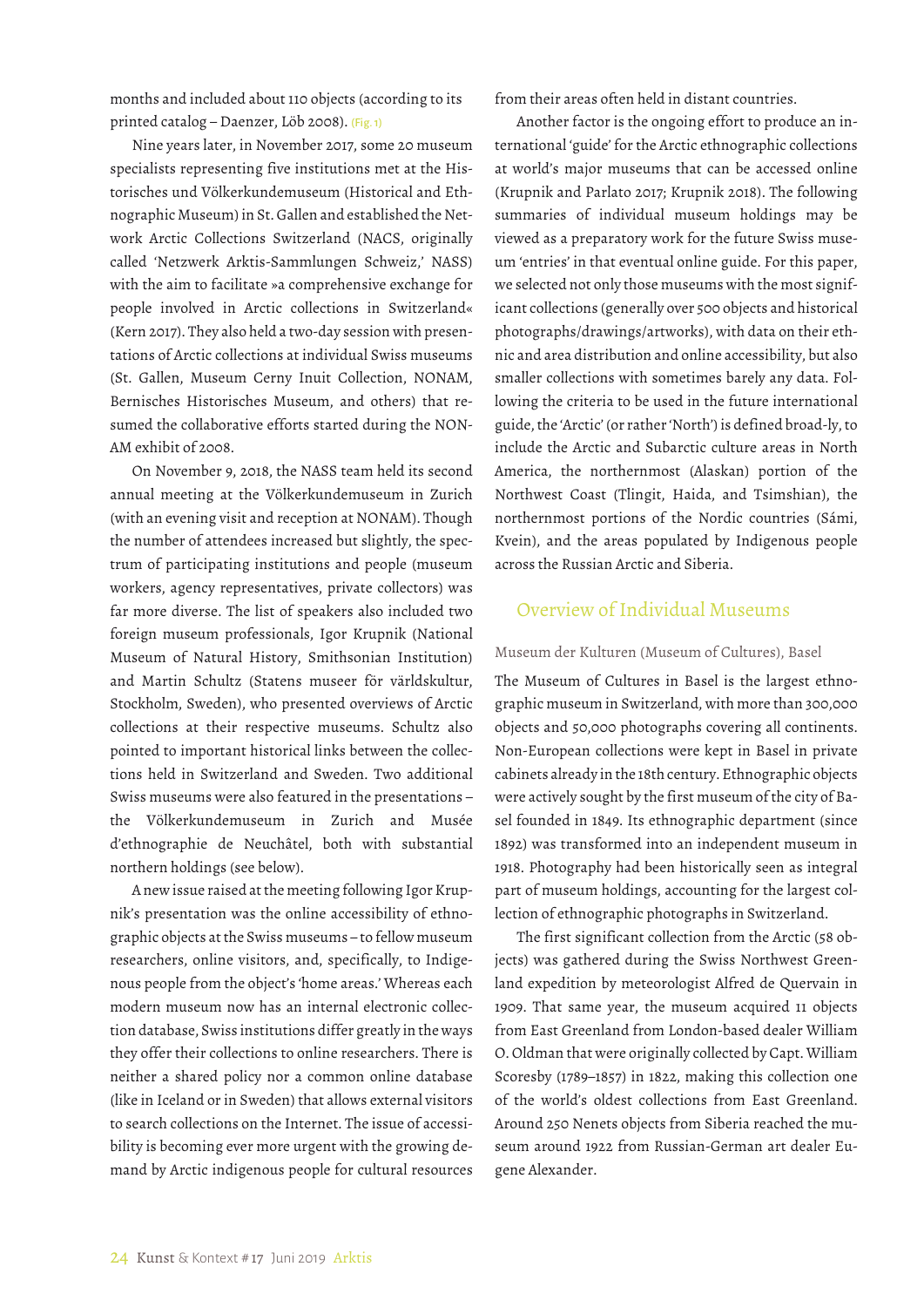Another major acquisition of ca. 400 objects from Western Alaska came from German anthropologist Hans Himmelheber (1908–2003) after his fieldwork of 1936– 1937 (Himmelheber 1938, 1951, 2000). His personal archives and over 15,000 photos, including those from Alaska, are housed at the Museum Rietberg in Zurich. In the early 1940s, some 80 Canadian Inuit (Padlermiut) objects were purchased from Jean Gabus, with the other half of his collection going to the Musée d'ethnographie de Neuchatel.

The largest single Arctic collection in Basel (520 archaeological objects) was gathered by Hans-Georg Bandi (1920-2016) during the Danish Pearyland Expedition of 1948 in North Greenland (Bandi and Meldgaard 1952). This expedition started Bandi´s research in the Arctic and ultimately led to his fieldwork on St. Lawrence Island in the 1960s and 1970s (see Bern Historical Museum). In addition, the collections include about 130 copies of photographs from Knud Rasmussen's expeditions to the North American Arctic and some 100 photographs from Siberia from various sources. Except for a handful of featured objects, no access to collections is currently provided on the museum's public website (www.mkb.ch/en/museum/collection), and information pertaining to object distribution and numbers is available from staff only.

# Museum Cerny Inuit Collection, Bern

This unique privately-owned museum started in the early 1990s when the Cerny family acquired some 120 stone and ivory sculptures, lithographs and rare batiks produced by the contemporary Inuit artists from Arctic Canada. As the collection grew via more acquisitions in the Canadian Inuit communities and at art auctions, new objects made of stone, antler, whalebone, musk ox horn, sealskin, mammoth, and walrus ivory were added. They depict animals, people, family, hunting, human-animal metamorphoses, and shamanistic scenes, as well as, Inuit daily life. Since the 1990s, additional pieces from Greenland, Alaska, and, later, from Arctic Russia were added to the collection that now offers a circumpolar coverage of Indigenous artworks.

The museum currently occupies a two-story building in downtown Bern, with two large exhibit halls displaying over 500 objects to the public and a storage with roughly the same number of works. At around 1000 objects strong, it represents the largest public display of Northern objects in Switzerland. In addition, the Museum Cerny Inuit Collection (formerly 'Cerny Inuit Collection') organized dozens of off-stage exhibits and displays, making it the most active institution in publicly presenting Arctic artworks in Switzerland, and perhaps across Europe. It is also the only Swiss museum that explicitly links its objects in focused thematic displays to certain modern challenges facing Arctic indigenous peoples, such as climate change, cultural transition, impact of modern and commercial art, and the likes.

The museum's public website (www.cernyinuitcollection.com/Start-News/) does not provide online access to collections. An internal electronic database (in progress) cites over 700 objects from Arctic Canada alone; they are thoroughly organized by the home communities (Cape Dorset, Iqaluit, Pangnirtung, Kimmirut, etc.), from which they originated. The second largest group (over 80 objects) comes from Siberia, primarily from the ivory craftshops in Uelen, Chukotka, and Yamal, West Siberia. The collection also includes a handful of objects from Greenland and Alaska, with no artwork from the Sami areas. The museum is currently expanding its coverage and is the only Swiss institution actively acquiring modern art and ethnographic objects (clothing, jewelry, ornamentation) from across the circumpolar regions.

# Musée d'ethnographie de Genève – MEG (Ethnographic Museum, Geneva )

MEG is one of the largest specialized ethnographic museums in Switzerland, with a global coverage and total holdings of 68,000 objects (plus audio and photographic collections), of which over 1,000 are on permanent display in five geographically-arranged exhibit galleries (Asia, Africa, Europe, the Americas, and Oceania). The museum was established in 1901, on the initiative of Swiss anthropologist Eugène Pittard (1867–1962), who brought together various public and private ethnographic collections from the Geneva area, mainly from the Archaeology Museum, Musée Ariana, the Evangelical Missionary Society Museum, and the Geneva History Museum. In 2014, the museum moved into an impressive new building, with extended exhibition and storage space.

MEG also has an impressive and easily navigable online collection database (www.villege.ch/meg/musinfo. php) that allows searching by five world's regions plus investigating special collections of musical instruments, audio recordings, photographs, and documents, as well as a separate search function for objects on permanent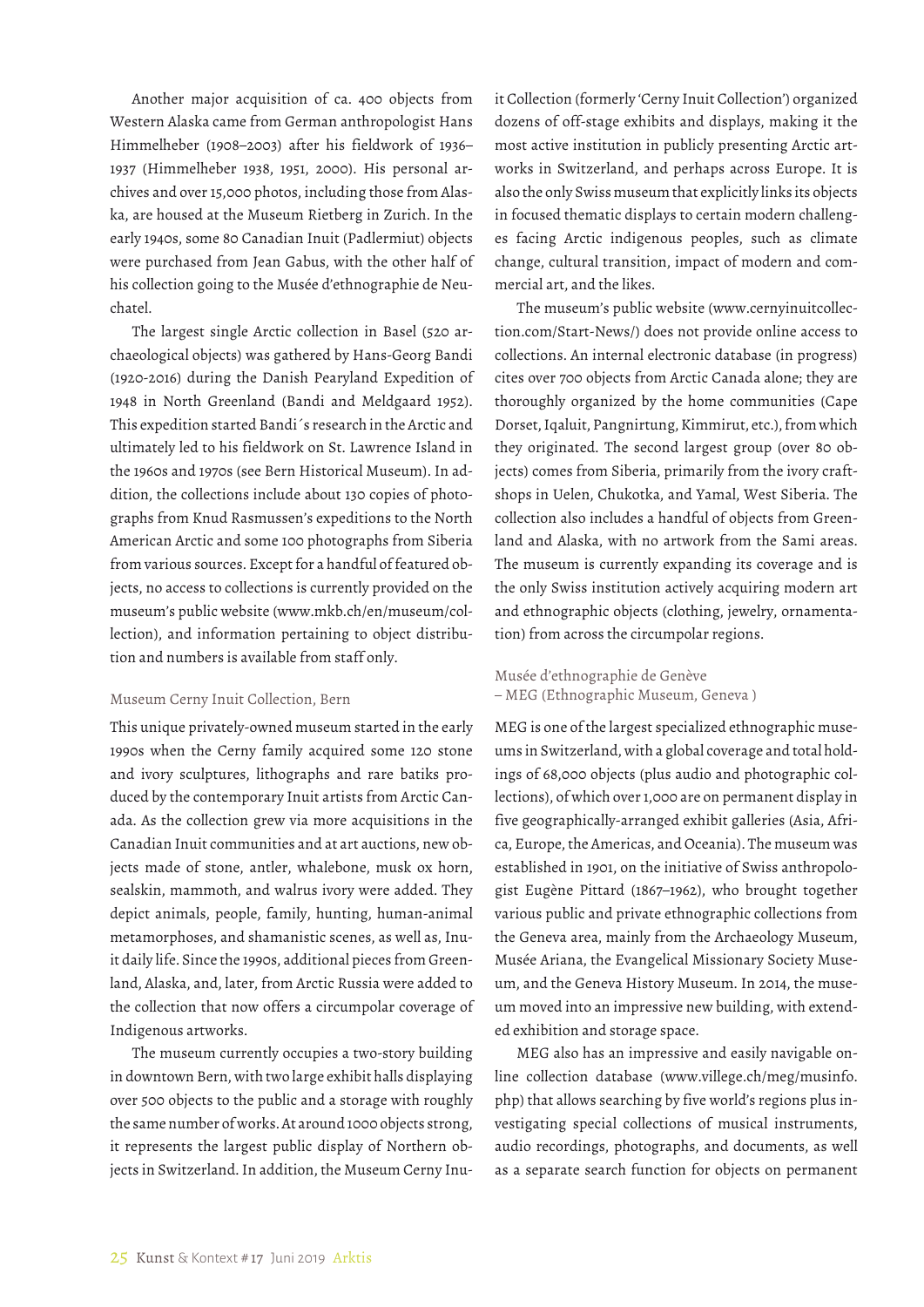display. In the online database, each object is accompanied by a full record on its provenance and a color photograph; objects in permanent exhibitions have up to 5-8 photos and extensive captions. The online database may be searched by fixed lists of ethnic groups (populations), countries (nations) or 'functions.'

Northern/Arctic collections constitute a small portion (about 1%) of the total holdings and include about 600 objects, of which 42 are on permanent display. The vast majority comes from the Inuit people, primarily from Alaska (ca.300), Greenland (162) and Arctic Canada (75). Several of the MEG's best Alaskan objects were donated by a local private collector, Georges Barbey (1886–1963), or were received upon exchange with the U.S. National Museum, Smithsonian Institution. Smaller holdings on the Sámi of northern Scandinavia (41), the Subarctic nations of Alaska and Canada (36 objects) and the Alaskan portion of the Northwest Coast (ca. 30) make valuable additions, whereas Russian indigenous people (Sakha/Yakut and Nivkh) are represented by mere 7 objects. There are no photographs in the MEG collection database attributed to the Arctic/Northern regions.

# Nordamerika Native Museum (NONAM), Zürich

The Nordamerika Native Museum was founded in 1963 under the name *Indianermuseum der Stadt Zürich* and is owned by the city of Zürich. It is based on a private collection originally assembled by Gottfried Hotz (1901–1977), a Zurich high school teacher who took interest in Native American cultures early in his life. Collecting Native American artifacts became Hotz's passion. He eventually succeeded in acquiring about 1200 objects from collectors, antique traders and Native American / First Nations contacts. The acquired objects are mainly from Plains/Prairies, Eastern Woodlands Fig. 2 Tobacco pipe, Alaska Pacific Coast, michala 19th century, Caribou antler, seal gut

Fig. 2 Tobacco pipe, Alaska Pacific Coast, midstring (VKM UZ, Inv. No. 03921)

and Southwest cultures. Hotz was in touch not only with dealers and collectors, like the Speyer family, but also descendants of early Swiss travelers. After selling his collection to the city of Zurich, Hotz served as official curator of the »Indianermuseum« until his death in 1977. Until 1992, the Indianermuseum was housed in three converted classrooms.

It was only after 1993 that collecting Arctic objects was actively pursued. After the museum moved to a special building in 2003, it re-opened with an Arctic exhibition featuring objects from the Cerny Inuit Collection, Bern. At that time, the museum changed its name from »Indianermuseum der Stadt Zürich« to North American Native Museum, since the term »Indianermuseum« was clearly outdated and also did not reflect the inclusion of Arctic cultures. Henceforth, NONAM's collection scope was broadened through direct acquisitions and donations. Notably, the museum acquired many Inuit stone sculptures and art prints from Canada, as well as the private collection of anthropologist Jean-Loup Rousselot (former curator at the Staatliches Museum für Völkerkunde in Munich), containing 309 objects from Alaska and Canada. The NONAM currently houses about 400 objects from the Arctic and about 300 from the Subarctic. Many of the objects are in the permanent exhibition, making NONAM's northern displays the second largest in Switzerland. Indigenous cultures represented in the collections are the Inuit/Eskimo of Alaska and Can-

ada, the Gwich'in, Koyukon, Innu (Montagnais-Naskapi), Slavey, Subarctic Ojibway and the Inland Tlingit (with only very few objects from the Old World polar regions). A hunting coat of the Innu (Montagnais-Naskapi), supposedly made around 1700, is considered to be one of the oldest and finest remaining pieces of its kind. NONAM's permanent exhibitions are arranged by the North American culture areas. In 2008, NONAM housed a five-month exhibition of over 100 arctic objects from several Swiss museums (*Aiguuq 2008*), the first-ever such venue in Switzerland. The museum also features a small »soundscape« installation, offering sound recordings from the Arctic, the Southwest and the Pacific Northwest Coast, as well as a Gallery with original works of the Swiss artist Karl Bodmer (1809–1893), a member of Prince Maximillian zu Wied-Neuwied's expedition to the American West (1832–1834). (Fig. 2, 3)

No public access to collections is provided via the mu-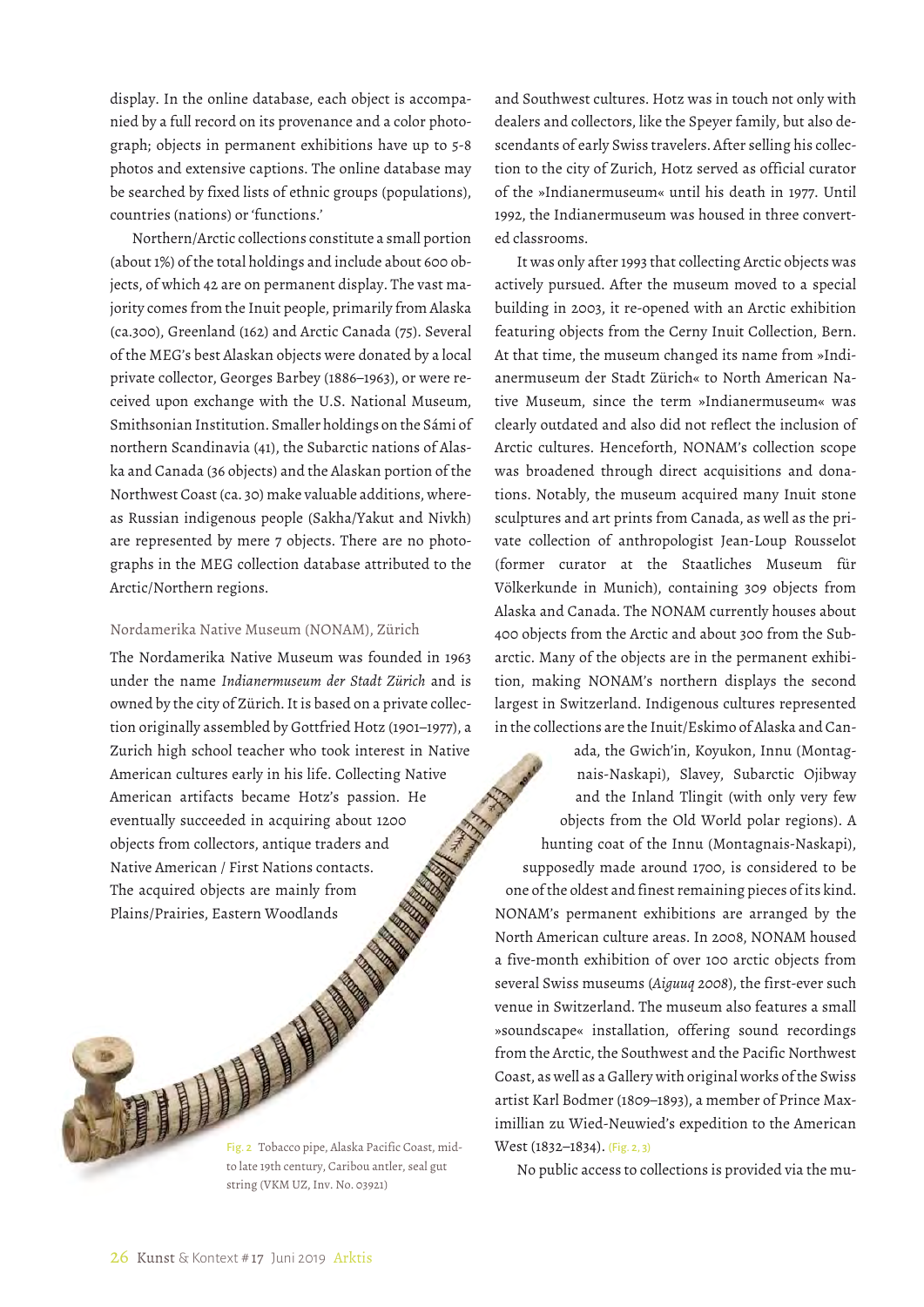

Fig. 3 Permanent exhibit, Arctic, NONAM, Zürich

seum website (www.nonam.ch). The museum publishes catalogs of most of its temporary exhibitions, of which several have represented polar art and cultures. In 2012, the NONAM has been endowed with the private library of the late Swiss Arctic researcher Hubert Wenger (1927– 1995), creator of the »Hubert Wenger Eskimo Database,« (www.wengereskimodb.uaf.edu/Welcome.aspx), with around 800 titles on indigenous cultures of the Arctic.

# Bern Historical Museum (Bernisches Historisches Museum), Bern

Institutional collecting in Bern started with the foundation of the Hohe Schule, a predecessor of the University of Bern, in 1528. The collections were later separated and kept at the public library. Several museums in Bern were founded by separating parts of these. Today, the museum houses 500,000 objects divided into four main categories: the archaeological collection, the historical collection, the numismatic collection and the ethnographical collection of roughly 60,000 objects. Though all museum holdings are computerized, there is no online access to collections and no option for online research besides for a handful of featured objects (www.bhm.ch/en/collections/ ethnographical-collection/).

A text and image dating 1578 of the Martin Frobisher Expedition is the oldest proof of a Bernese interest in the Arctic, kept today as part of the collections of the Burgerbibliothek. A narwhal tooth was added to the natural history cabinet of the library in 1695 and subsequently became part of the collections of the Natural History Museum. The oldest ethnographic collections from the Arctic dated back to the 3rd voyage of James Cook and were donated in 1791 by Swiss-born John Webber (anglicized for Johann Wäber), who accompanied Cook as an artist. A bow, arrows, and throwing darts were collected in Alaska during that trip.

Today's Arctic collections at BHM are about 1,200 objects strong. The largest part of about 800 archaeological and 120 ethnographic objects (see von Graffenried 1972) comes from the fieldwork on St. Lawrence Island, Alaska during the late 1960s and early 1970s by the team led by Hans-Georg Bandi (1920–2016), with an additional collection of material from earlier excavations on that same island during the 1920s and 1930s. Various Swiss expeditions to Greenland led to another set of about 120 ethnographic objects received also partly from Danish officials, like Morten Porsild, who provided additional information on objects in letters sent to the museum. A small collection of about 20 contemporary art objects, carvings in stone, ivory, antler and bone, were acquired during the 1970s and 1980s.

From Siberia, around 20 ethnographic objects entered the collections, a Nivkh »chief´s dress« was bought in 1886, and a collection of 18 Nanai objects in 1924. North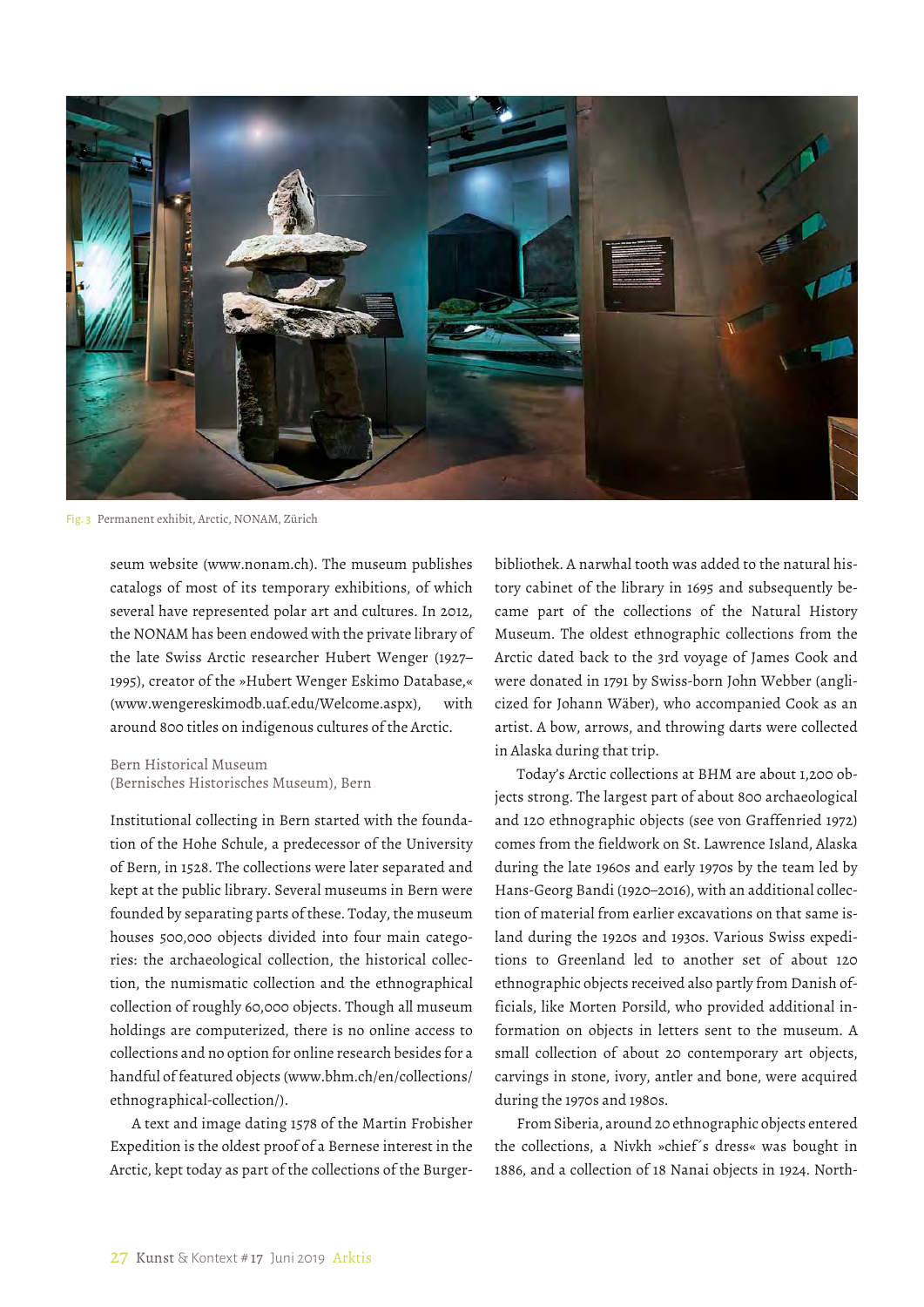ern Scandinavia is represented by a more substantial number of more than 120 Sami objects, mostly from Finland, that came between 1937 and 1939.

The ethnographic collections are accompanied by several hundred photographs, mostly from Hans-Georg Bandi´s expeditions to St. Lawrence Island, and a few historic photos from Greenland. The St. Lawrence Island excavations were published in five volumes. New entries to the collection are published in the museum´s yearbooks and nowadays in the annual report. The total number of northern/Arctic objects at BHM is, thus, close to 400, plus at least 120 ethnographic photos. None of them is currently displayed in the museum's permanent exhibits.

# Musée d'ethnographie de Neuchâtel (MEN), Neuchâtel

MEN's earliest holdings originated from a private 'collection of curiosities' assembled by Swiss general, Charles-Daniel de Meuron (1738–1806), which he donated to his native town in 1795. The museum officially opened in 1904 and, according to its public website, houses some 50,000 ethnographic objects. Its prime strength comes from its massive African collections, objects from ancient Egypt, and world-wide set of early and tribal musical instruments.

MEN's Northern holdings are relatively modest but are extremely well documented and include about 450 objects plus some 1,100 ethnographic photographs, primarily from Arctic Canada and Greenland. MEN is the only Swiss museum that produced a detailed, book-size catalog of its Arctic collections from North America (Csonka 1988) and the only one that features 'polar regions' as a special collection division on its public website. The earliest Arctic objects came from the original Meuron's gift of 1795; other large donations include those of brothers Alfred and Antoine Borel (40 objects from Alaska, 1882), Rev. Émile Petitot (20 objects from Canada in 1915), Rev. Arsène Turquetil (130 objects, primarily from Caribou Inuit, 1920), and Jean Gabus (60 objects from Canadian Inuit of Hudson Bay, 1939). Gabus also donated recordings of traditional songs and a large set of several hundred prints, slides and negatives taken among the Canadian Inuit in 1938–1939. About 70 objects originated from Greenland, including an East Greenlandic kayak with full hunting equipment acquired by Alfred de Quervain in 1912 (see MDK Basel).

Besides Inuit/Eskimo objects, MEN has small collections from the Sami area (43 objects and ca. 90 photos), the Canadian Subarctic (Cree and Chipewyan), the Alaskan portion of the Northwest Coast (38 objects), and a few pieces from Siberia (Sakha/Yakut and Khanty/Ostyak). The objects may be searched in the open online database, either via 'polar regions' (Regions Polaires – www. men.ch/de/collections/arctique/ ) or by the fixed names of a dozen ethnic groups that reside in the Arctic/Subarctic areas.

Völkerkunde Museum der Universität Zürich – VKMZ (Ethnographic Museum at the University of Zurich), Zürich

The VKMZ was established in 1889 by the recently formed 'Ethnographic Society of Zurich' (*Ethnographische Gesellschaft Zürich*) which had inherited diverse objects amassed by several private societies and collectors. In 1914, the collections were handed over to the University of Zurich; the museum received its present-day name in 1972 and occupies its current building since 1980. The overall museum holdings comprise more than 40,000 objects, primarily from Africa, China and Southeast Asia, Oceania, and South America. The relatively small museum space is used primarily for temporary exhibits organized by curators.

The northern regions account for a small segment of museum collections of ca. 500 objects. Whereas the overall share of the Arctic/Northern regions is fairly small, the VKMZ's holdings are notable for the largest portion of objects from Arctic Russia/Siberia (over 300) among all Swiss ethnographic museums. They include some of the earliest known specimens from Siberia (24) and Alaska (29), collected by Johann Caspar Horner (1774–1834), Swiss astronomer on Ivan (Adam Johann) Krusenstern's Russian circumnavigation expedition of 1803–1806. A major Russian/Siberian collection of 240 objects was received in 1895 from Herman Decker (1869–1939), a German chemist born in Moscow, who evidently had connections to Russian and German art dealers and commercial collectors. It includes a large number of objects from the Komi (135) and Nenets (26) people of the European Arctic Russia (clothing, tools, jewelry and metalwork), also from the Khanty (49) and Nanai people in Siberia. Another notable addition was a rare sample of objects (18) from the Kurile Ainu people received in 1932 from Arnold Gubler, a Swiss geographer who taught at the University of Sapporo and visited the Kurile Islands, then under the Japanese jurisdiction.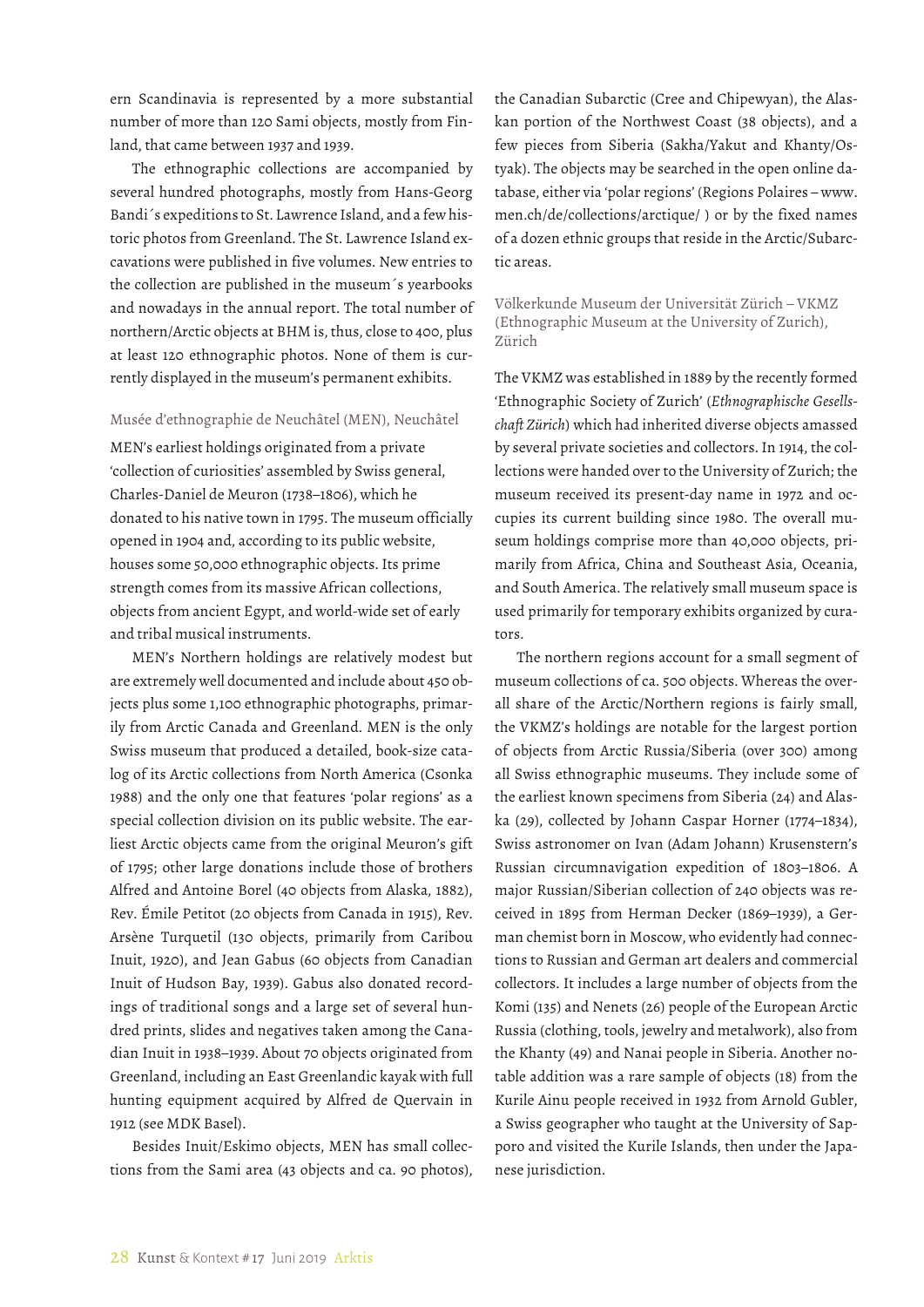

Fig. 4 Permanent exhibit, Arctic, NONAM, Zürich

The second largest portion of the VKMZ polar collections comes from Greenland (about 140), including significant acquisitions from Swiss geophysicist Alfred de Quervain (26 objects from his 1912 expedition; a portion of the larger collection given to museums in Basel and Neuchatel), Norwegian ethnomusicologist Christian Leden (1882–1957, 20 objects) and later Greenlandic Inuit carvings from the private collections of Ernst Brühwiler (24 objects) and Werner Schwartz (38 objects). Other areas of the Arctic are represented by scores of objects from Alaska and northern Canada, primarily from the late 1800s. The VKMZ polar collection, though listed as a special category (Polarvölker), has not been researched and is not accessible for search on the museum's website (www.musethno. uzh.ch/de/sammlungen/objekt.html#11). (Fig. 4)

Historisches und Völkerkundemuseum (Historic and Ethnographic Museum), St. Gallen

With some 20,000 objects from all over the world, the Historic and Ethnographic Museum of St. Gallen houses the sixth largest ethnographic collection in Switzerland. Opened in 1921, the museum united older collections transferred from other institutions, like the Ostschweizerische Geographisch-Commerzielle Gesellschaft. The museum's first director, Robert Vonwiller (1863-1928), aimed at presenting a broad picture of world's cultures. He acquired a large number of manikins and busts from the Hamburg-based company of Heinrich Umlauff (1868- 1925), including those of the Sami, Ainu, and Nanai, and an Inuit hunter in a kayak acquired in 1909 from Otto Nordenskjöld (1869-1928). On Nordenskjöld's visit to St. Gallen in 1908, he was asked to collect for the museum. His collection of 300 objects from West Greenland of 1909 was divided between the Ethnographic museum of Gothenburg, Sweden (200 objects) and St. Gallen (100 objects).(Fig. 5) Among them was a Greenlandic tent with poles and two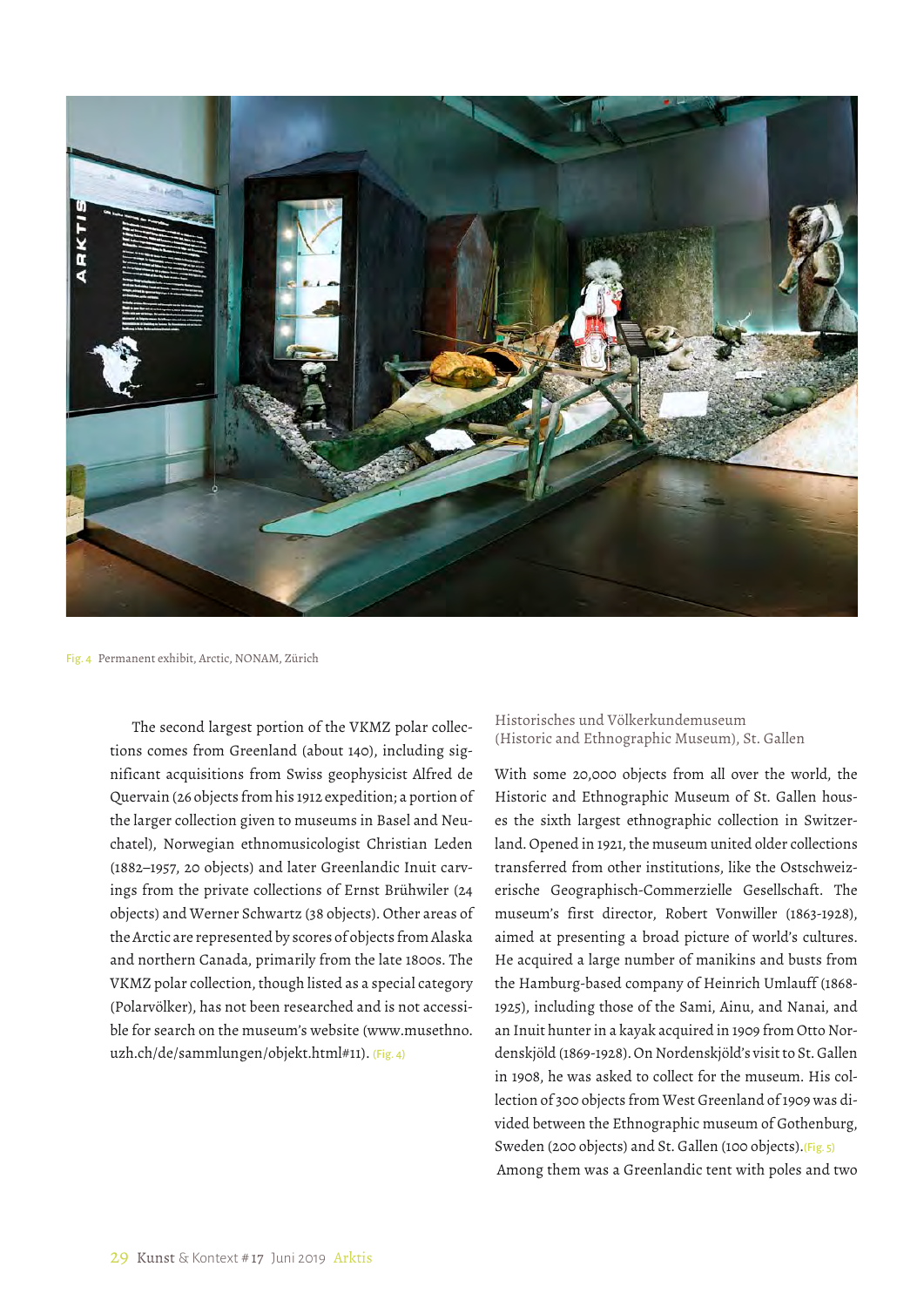

Fig. 6 Pouch, Greenland (?), ca. 1900, leather, fur, textile, sinew, bone, glass beads (Naturmuseum Winterthur, Inv. No. 21047)

layers of skin covering, the only such object in Switzerland.

One of the important collectors and dealers of ethnographic art, the German Arthur Max Heinrich Speyer (1894-1958) provided St. Gallen with a large number of objects, among them 15 objects from Alaska. In addition, 13 textiles from Iceland can be found in the collections. Finally, the museum has more than 60 early photographs and reproductions showing people of Siberia and Sami, largely before 1874, and a collection of drawings from Alaska and Siberia by the Swiss artist Trautmann Grob (1819–1873) from 1867.

Only a small portion of the collections (about 5,500 objects from total 70,000) is currently accessible on the museum's public website at www.hmsg.ch/sammlung.asp , of which 18 belong to the Arctic (Inuit) and Subarctic (Sami, Cree) people. Thus, the total count and the distribution of northern ethnographic objects in St. Gallen can be accessed from its staff only.

# Smaller collections

Several Swiss museums have small collections of Arctic art. Most of them have little information on their origin; they are mostly unpublished and are not available online.

One of the larger collection is that of the *Musée cantonal d'archéologie et d'histoire* in Lausanne (www.mcah.ch/collections/ethnographie/) that holds about 40 photographs from Arctic North America and about 60 objects mostly from North America. About a dozen originally came from the Moravian Brothers mission stations in Labrador and were sent to Europe in the 1850s. Several harpoons, arrows and an oar probably originated from Greenland, as also did two pairs of skin boots and an East-Greenland hunting visor, unfortunately fragmented. The collection also contains a few bark objects from West Siberia.

The Museum Rietberg in Zürich has a small portion of its 35+ objects from Alaska Panhandle and Inuit on display. They were formerly owned by Baron Eduard von der Heydt (acquired originally from the American Museum of Natural History in New York), whose private holdings made the core of Rietberg founding collection. In addition, the museum has a few Yup'ik objects and almost 900 ethnographic and landscape photographs from Western Alaska, primarily from the Lower Yukon-Kuskokwim area and Nunivak Island, among some 15,000 black-and-white negatives and photos taken by German anthropologist Hans Himmelheber (1908–2003) during his fieldtrips to the Arctic and Africa in 1933–1976 (received in 2012–2013 www.rietberg.ch/en-gb/collection/photo-archive.aspx; Haberland 1971). Many of the photographs meticulously document work of individual Yup'ik ivory carvers and graphic artists, as well as daily life of the Yup'ik communities in the 1930s (partially reproduced in Himmelheber 1938, 1951, 1993, 2000). The museum online database for Himmelheber's photo collection yields total of 1,248 photos from »Alaska« and 947 »Eskimo,« including 196 »Bering Sea–Arctic Ocean, between Bethel and Point Barrow,« on board the *USCG North Star*. This is by far the largest collection of ethnographic photographs from the Arctic regions in all of the Swiss museums (since the bulk of H-G Bandi's collection from St. Lawrence Island contains photos from archaeological excavations and field trips).

The ethnographic collections of the *University of Fribourg* are quite small and contain ca. 30 Inuit objects from Alaska and Canada, amongst them eight pieces from Jean Gabus' work in Canada in 1938–1939 (80 more objects are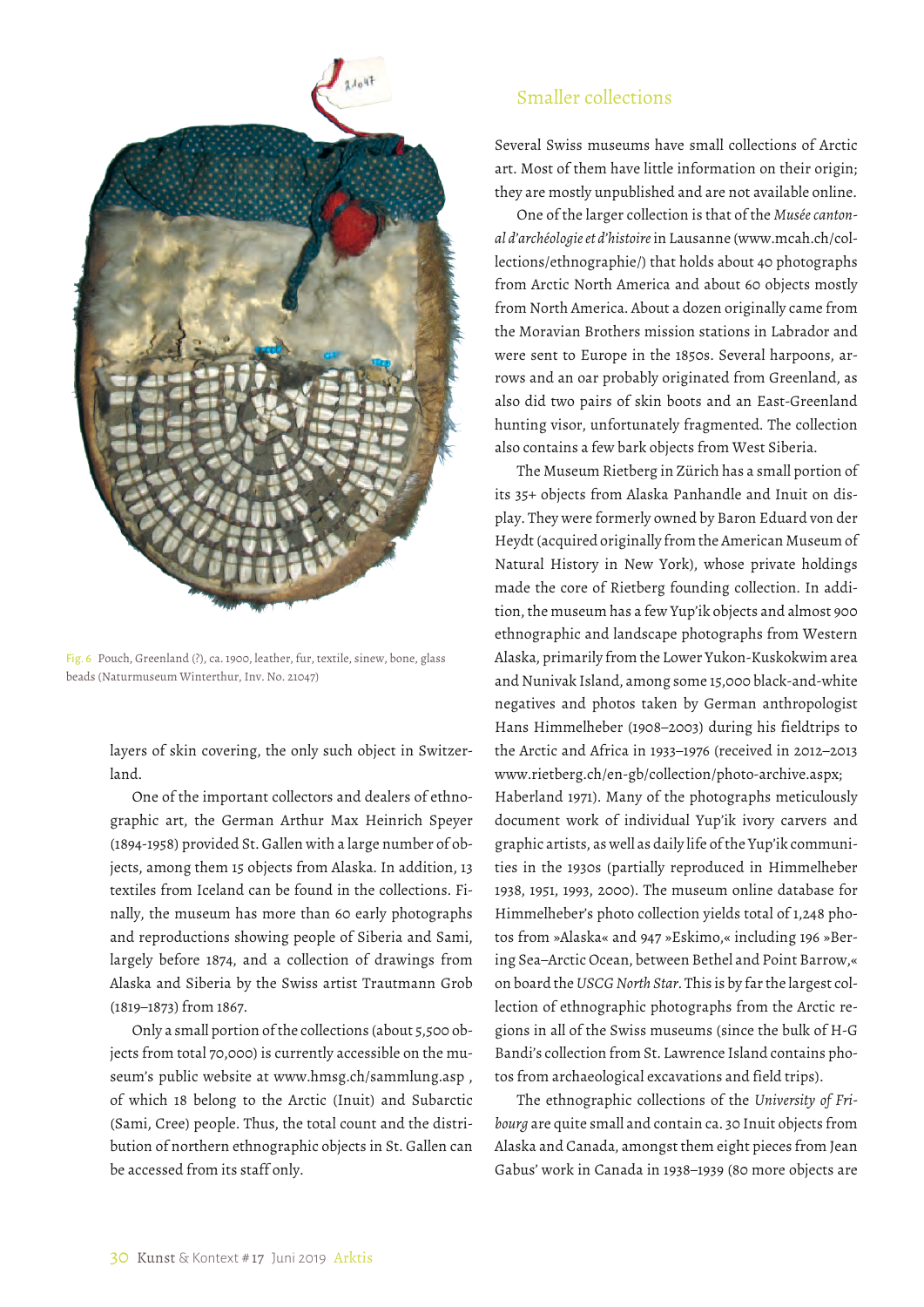housed in Basel and 60 in Neuchatel). Gabus received his PhD from the University of Fribourg.

Around 20 objects from Greenland and Scandinavia are housed in the *Museum für Völkerkunde in Burgdorf*, most of them acquired from German collector and trader Arthur Max Heinrich Speyer (1894–1958) in the 1920s and 1930s.

The *Naturmuseum Winterthur* owns a small number of objects from the North American Arctic, including about a dozen pieces from Alaska donated in 1933 (Ernst Huber Collection, Baltimore, USA). Among them is a small pouch with a decoration made of fish ear bones (Aeberli Collection, 1965, Inv. No. 21047). (Fig. 6)

Perhaps the only museum in the Italian-speaking part of Switzerland containing Arctic material is the *Museo delle Culture* in Lugano (www.mcl.lugano.ch/il-museo. html). Its holdings include the former private collection of Serge Brignoni (1903–2002), Swiss avant-garde painter, sculptor, and collector of ethnic art. His small sample of Arctic objects contains a Greenlandic kayak.

An Inuit camp model dating before 1873 and a small number of northern European objects can be found at the *Musée regional du Val-de-Travers* (www.mrvt.ch/le-musee) in Môtiers. Scores of Arctic objects are also available at the *Musée Barbier-Mueller* in Geneva (www.barbier-mueller.ch/collections/amerique-du-nord/?lang=fr), *Rätisches Museum* in Chur (www.museums.ch/org/de/Raetisches-Museum), and *Museum Allerheiligen* (www.allerheiligen. ch/en/collections) in Schaffhausen.

# Conclusion

The Arctic/Northern collection 'scape' in Switzerland is rich and contains at least 6,000 ethnological and archaeological objects plus several thousand photographs; it is also remarkably diverse. At least *seven* museums (*eight* if we include Hans Himmelheber's Eskimo art and photo collection from Alaska at Museum Rietberg) have more than 500-600 objects each, and four museums (MDK in Basel, Cerny Inuit Museum and BHM in Bern, and MEN in Neuchatel) have over 1000 objects, including photographs, or even more. It is an unexpectedly high number for a small land-locked European nation with no history of colonial or imperial ambitions.

Though individual museums differ substantially by the regional/ethnic strength of their respective collections, *cumulatively* the Swiss museums offer fairly solid coverage of indigenous cultures across the Arctic/Northern regions – over 3000 objects from Alaska (including photographs and archaeological specimens); 1500 objects from Canada (with a good coverage of specific regions and communities), about 500 (plus 500 in Archaeology) from Greenland, and some 650+ objects from Siberia and Arctic Russia. Only the Sami culture of Northern Europe is relatively underrepresented, and hardly any objects come from Iceland.

We may also point to certain specific features of the Swiss Arctic/northern holdings – besides the above-mentioned weak coverage of the Scandinavian Sami area.

First, as in many world ethnographic museums, the Inuit collections are quite extensive (over 5000 objects totally), including various regional groups (Caribou Inuit, Greenland, Hudson Bay, St. Lawrence Island, Western Alaska), whereas collections on the North American boreal forest (Athapaskan/Dene and northern Algonquian) are generally scarce. Except for two museums (MEG in Geneva and NONAM in Zurich), Swiss ethnographic collections offer little, if anything, on the Subarctic indigenous people of North America.

Second, Swiss museums have surprisingly few objects from the Alaskan indigenous groups of the Northwest Coast of North America, particularly the Tlingit and Northern Haida. Both groups are well represented at many world museums, both in Europe and North America, with the total number of objects in the hundreds, even thousands. Yet a relatively small portion of these objects ever reached Swiss institutions or private collectors – for reasons unknown and to be explored.

Third, most of the Swiss museum collections from Arctic Russia/Siberia (primarily at MDK in Basel and VKMZ in Zurich) evidently originated from the booming European commercial market in ethnological objects of the late 1800s and early 1900s, associated with the names of prominent art dealers such as Eugene Alexander and Heinrich Umlauff. Because of that, their geographic strength is limited to groups and regions that were heavily 'mined' for ethnographic objects, such as the Komi (Zyrian) and Nenets of Northern Russia, the Khanty people of West Siberia, and the Nanai of the Russian Far East. Also, the provenience of such objects is commonly weak, the documentation remains sketchy, and the collections are in a dire need of additional research.

*Fourth*, several individual collectors made exceptional contributions to the Swiss northern museum scape by of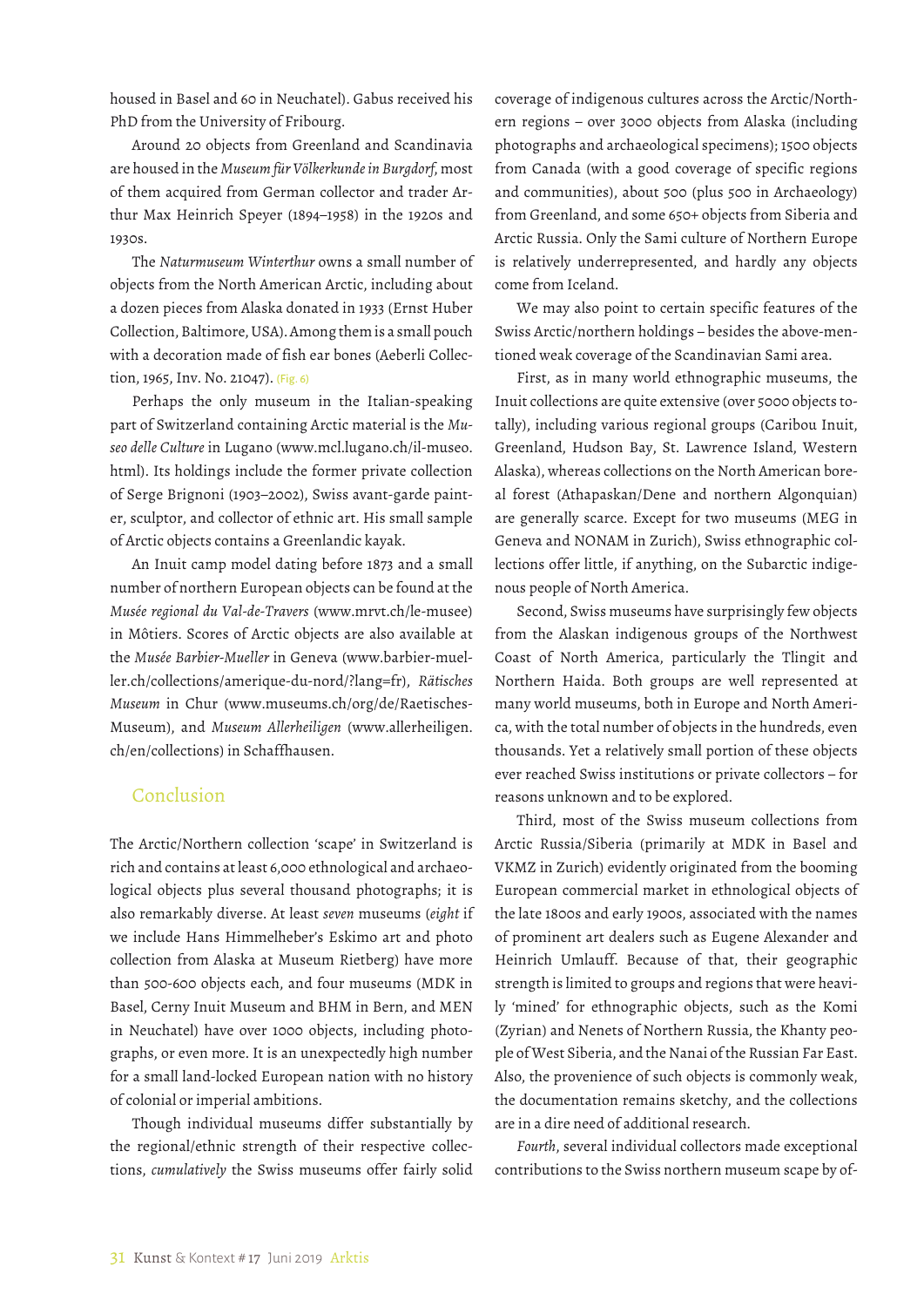ten splitting the objects among several institutions. We may cite, for example, Jean Gabus (whose collection from the Hudson Bay Inuit is in MDK in Basel and MEN in Neuchatel), Hans Himmelheber (his objects from Alaska are housed at MDK and photos at the Museum Rietberg in Zurich), and Alfred de Quervain (who offered his objects from Greenland to MDK, VMKZ, and MEN). It remains a special task to 'reunite' these and other similarly dispersed collections – via online databases, focused temporary exhibits and/or publications.

One person, archaeologist Hans-Georg Bandi (1920– 2016) has contributed over 120 ethnographic and 900 archaeological objects, plus over 1500 photographs from St. Lawrence Island, Alaska, to two Swiss institutions (BHM and Laténium in Neuchâtel), plus 500 Greenlandic objects to MDK. In addition, members of Bandi's archaeological team offered personal photographs, objects, diaries, and other documents in their possession to the BHM. That combined contribution makes Switzerland the third largest hub of St. Lawrence Yupik cultural heritage, after the Smithsonian Institution in Washington DC and the Museum of the North in Fairbanks, Alaska. The specific role of Bandi and of Swiss cultural institutions in preserving collections from St. Lawrence Island remains generally unacknowledged, in spite of several publications by Bandi and his team (Bandi 1987; Von Graffenried 1972) and earlier temporary displays of collected objects at BHM.

Whereas Swiss Arctic/Northern collections, cumulatively, have some obvious gaps (e.g. Sami, North American Subarctic, Alaskan Northwest Coast, etc.), they also have several first-class collection 'gems' of world significance and excellent quality. These include, but are not limited to: over 900 pieces of modern Inuit art from several communities in Canada at the Cerny Inuit Museum; Central Alaskan Yup'ik objects, over 1000 ethnographic landscape photographs, and dozens of graphic art samples from Hans Himmelheber at MDK and Museum Rietberg in Zurich; Jean-Loup Rousselot's collection from the North American Arctic at NONAM (more than 300 objects); a remarkable collection of objects and photographs by Jean Gabus from the Hudson Bay Inuit (split between MDK and MEN); over 50 early 19th century objects from Siberia and Alaska from Johann Horner (now at VKMZ), and others. These and other collection gems are poorly known outside Switzerland and even among Swiss Arctic professionals, except from one temporary exhibit at NONAM and its German-language catalog (*Aiguuq 2008*). It is an urgent task to publicize its significance in international publications and in other languages, using formats addressed to Arctic indigenous audiences (e.g. Himmelheber 1993, 2000).

Generally, the Swiss Arctic/Northern ethnological collections remain poorly researched and, with a few notable exceptions (Cerny Inuit Museum, NONAM, MEG in Geneva, HVM in St. Gallen) are not presented to the public in the current museum displays. They have been published but scantily and, by and far, lack accessible summaries and printed catalogs. Yet, the Arctic themes are generally quite popular with the Swiss audience, as revealed by several temporary exhibits produced particularly by NON-AM, such as the Aiguuq exhibit, Marcus Bühler's photography from North Greenland ( www.buehler-fotograf.ch/ inuit/#/vanishing-thule/) and the exhibit *Calling the Animals*, as well as by the Cerny Museum since 2000.

Finally, the online accessibility of Swiss northern collections is still in its infancy and many valuable museum holdings may be surveyed through staff curators only. We should therefore encourage every effort to make these collections available and better known to Swiss museum professionals, to the general public, as well as to Arctic specialists, indigenous people, students, and interested visitors from around the world.

Acknowledgements. This overview could not have been written without the generous assistance by many colleagues at individual Swiss museums, specifically by Sabine Bolliger Schreyer (BHM), Alexander Brust (MDK), Martha Cerny (Museum Cerny Inuit Collection), Nanina Guyer (Museum Rietberg), Yann Laville (MEN), Mette Mösli-Bach (HVM, St. Gallen), Maike Powroznik (VKMZ), also Yvon Csonka (MEN) and Anna Sirina (Institute of Ethnology and Anthropology, Moscow, Russia). The summary of Swiss Arctic/Northern collections remains a work in progress; for a preliminary short popular summary in English see Gredig, Krupnik and Schultz 2019.

Text: *Florian Gredig, Igor Krupnik, and Martin Schultz* Fotos*: NONAM (Fig. 1-4), Historisches und Völkerkundemuseum St. Gallen (Fig. 5), Naturmuseum Winterthur (Fig. 6)*